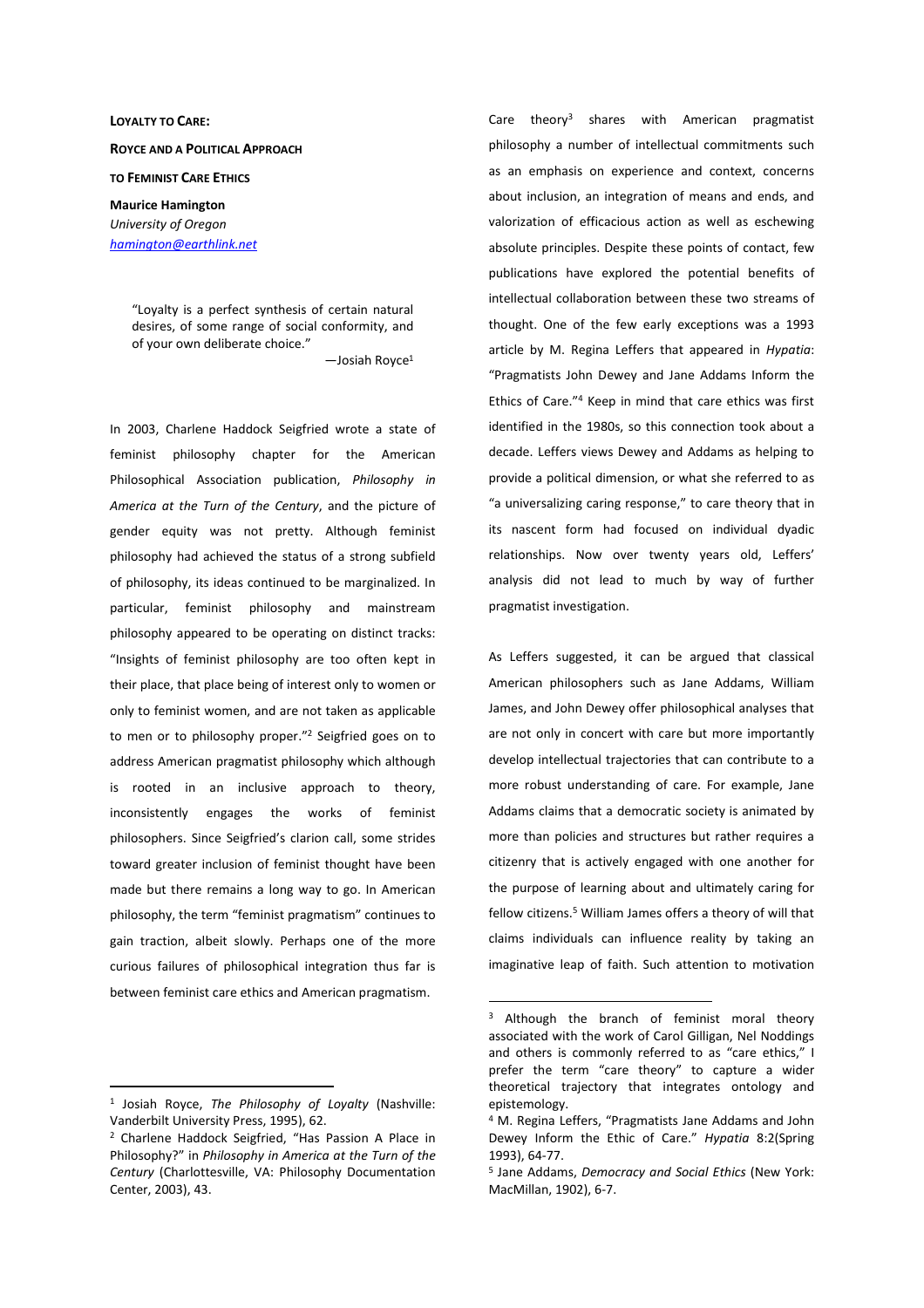can be extremely useful in considerations of caring for unfamiliar others, particularly as such care is limited by one's own perception of agency and ability.<sup>6</sup> John Dewey's theory of habit as open-ended structures of experience can be applied to care as a means of understanding how care is the result of repeated performance.<sup>7</sup> Other pragmatists such as George Herbert Mead and Ella Lyman Cabot might also be candidates for fruitful discussions about care. A figure perhaps less likely to receive attention for possible contribution to care theory is Josiah Royce (1855-1916).

Known as an idealist, Royce was one of the most influential of the philosophers during the origin of pragmatism in the United States. He wrote on a wide range of topics including social issues, logic, mathematics, philosophy of religion, and, of most significance to this project, ethics. In 1908, Royce wrote a *The Philosophy of Loyalty* where he offers a means for people to live a moral life that recognizes that individual morality cannot be achieved separate from the ethical strivings of others in society. The term "loyalty" becomes the linchpin of moral alignment for Royce.

In this article, I suggest that Royce's understanding of loyalty has much in common with a robust notion of care and that dialogue between the notions of care and loyalty has the potential to yield a more robust political theory of care. Prior to attempting a synthesis of loyalty and care, I begin by describing the trajectory of care being employed here, followed by an overview of Royce's concept of "loyalty to loyalty" with an eye towards its relational implications.

#### **An Expansive Theory of Care: Embodied and Political**

Given the diverse and fertile explorations of care being undertaken today, it is useful to clarify what character of care theory is being employed here. Born out of feminist analysis of women's experience by philosophers and social scientists, theorizing about care is now engaged in by individuals from many disciplines, some who identify as feminist and some who do not. Although all care theorists view care as a relational approach to ethics that places the emphasis on contextualized individuals rather than universal normative interpretations of acts, there is wide variance on the moral status of care theory vis-à-vis traditional moral theories. Some view care as an alternative ethical theory, or a variance on virtue theory, while others define care as a paradigm shift in moral thinking representing something different (or more) than a normative theory of moral adjudication. The assumption for this paper is a theory of care that falls into the latter camp through what has been referred to as "embodied care." Many care theorists recognize the ontological shift required for the interconnected and interdependent assumption of identity required for care.<sup>8</sup> A few theorists have acknowledged that care also entails an epistemological transformation that alters the connection between the knower and the known.<sup>9</sup> I have suggested that care is an expansive postmodern theory of being that has implications for who we are, what we know, and what we value. As such, care is a function of our embodiment, not as a purely natural function but an extension of our physical capacities and animated by iterations of actions that constitute our moral selves. Accordingly, every act of care is an act of will that negotiates with social forces that endeavor to place both demands and limitations on our caring for others.<sup>10</sup>

 $\overline{a}$ 

<sup>6</sup> Maurice Hamington, "The Will to Care." *Hypatia* 25:3 (Summer 2010), 675 – 695.

<sup>&</sup>lt;sup>7</sup> Maurice Hamington, "Care Ethics, John Dewey's 'Dramatic Rehearsal' and Moral Education," *Philosophy of Education Yearbook 2010.* Spring 2011.

<sup>8</sup> For example, Fiona Robinson, *Globalizing Care: Ethics, Feminist Theory, and International Relations* (Boulder: Westview Press, 1999), 39.

<sup>&</sup>lt;sup>9</sup> For example, Vrinda Dalmiya, "Why Should A Knower Care?" *Hypatia* 17:1 (2002): 34-52.

<sup>&</sup>lt;sup>10</sup> Our ethical actions negotiate between perceived social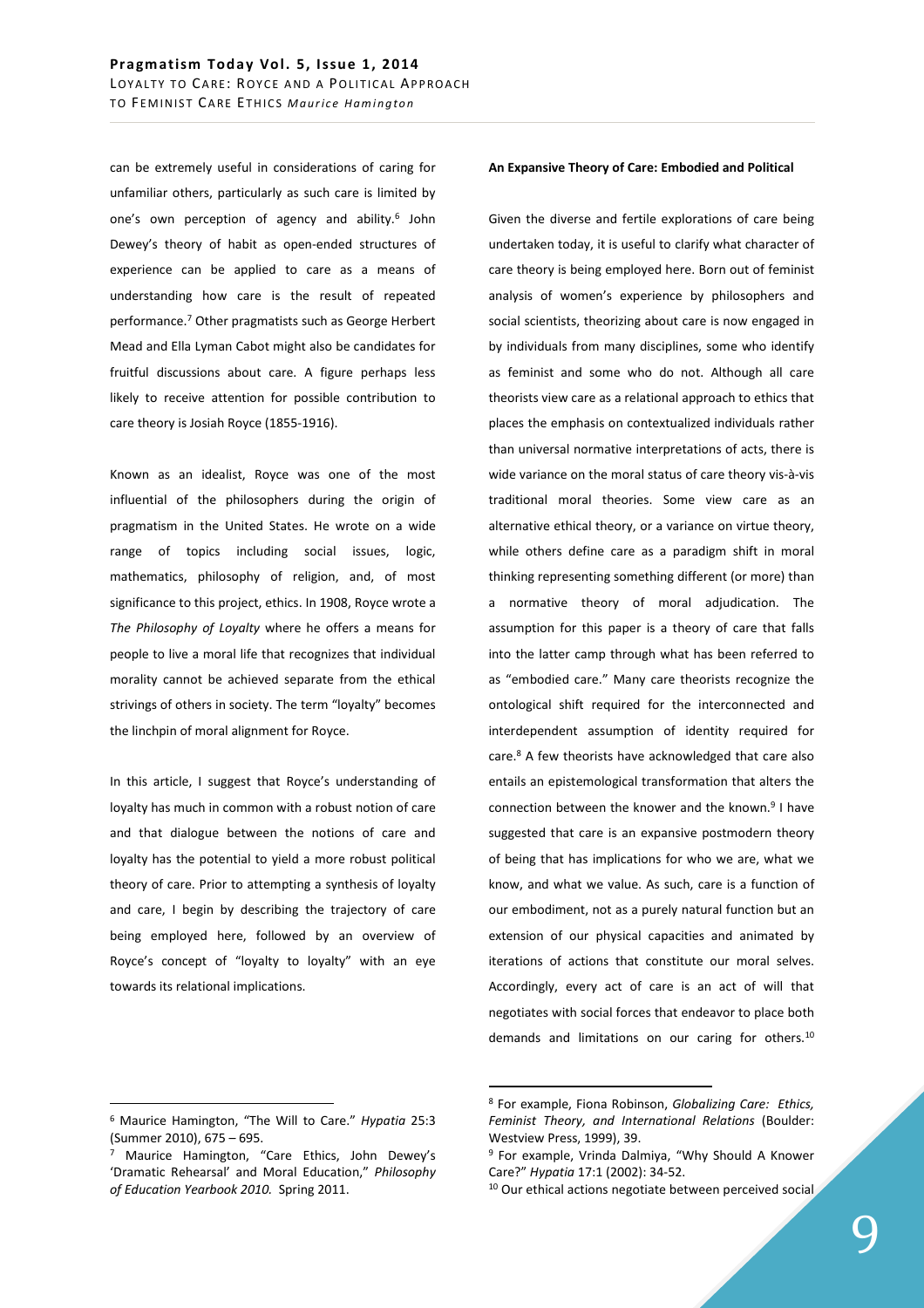Reflective repetitions of these actions constitute our mental and physical habits or performances of care that over time instantiate our moral selves. Thus, our moral identities become known through our actions on behalf of others. Authentic caring is a moral ideal that begins with attentive knowledge of the one cared-for through temporal and proximal relations (what Nel Noddings refers to as "engrossment"<sup>11</sup>) and is ultimately manifested in caring actions.

Such embodied care engages in a different kind of "work" than traditional ethical theories. Rather than answering the question, "What should one do?" thus applying abstract and universal rubrics, care is a particularist theory that engages imagination in a caring disposition to specific circumstances. However, care is not purely subjective as authentic acts of care result in the flourishing and growth of the one cared for. As such, the efficacy of care can be assessed, if not with the precision of "right" and "wrong" judgments, through the well-being and potential for thriving of the one cared for, given available evidence and reflection. Accordingly, care theory offers a radical departure in thinking about normativity that does not fit well within existing Western concepts. Care offers a tenuous trajectory of normativity rather than one abstracted from the context of the individuals involved through rules or calculations of actions. Traditional normative abstraction is supported in the name of objectivity and fairness. Care entails a more

norms of deficient and superogatory behavior. For example, if while walking down the street one is asked for directions, a response of "ask someone else" or ignoring the person would generally be considered substandard moral behavior. However, going so far as flagging down a taxi and paying for the stranger to get to their destination, or perhaps even engaging them in a lengthy conversation only to discover that they really have a different need than the destination they had intended could provide, resulting in giving them directions to a different destination, is considered superlative moral behavior beyond the norm. Individuals can discipline themselves or others when the actions are outside the usual range.

<sup>11</sup> Nel Noddings, *Starting at Home: Caring and Social Policy* (Berkeley: University of California Press, 2002), 14.

organic approach to normativity. Fiona Robinson recognizes this when she describes the naturalized epistemology that underpins care as "*not fully normative*  in the strong sense, it still retains normativity" (2011: 27). In a stronger critique, Margaret Urban Walker asks, "I have come to wonder, or rather to worry about, why it is so important to know whether 'we' are right and 'they' are wrong, *tout* court (1998: 13). Rather than eschew normativity altogether, care theory offers a contextdriven emergent trajectory of moral standards. The moral response (caring) is found within the relationships and the individuals involved. In this manner, care transcends the objectivity/subjectivity dualism. Care is not subjective in that any response cannot simply be labeled as caring. It is also not objective in that a single best caring response cannot be predetermined given the complexity of context. Rather, care involves the time and attention to be responsive to the other, the care receiver, prior to any course of action.

Because care is enacted through the body in the world and in relationships, it is inherently political by challenging and influencing personal and social power. The feminist challenge to the dichotomy between personal and political spheres is played out in caring actions that wield power to listen to and help others as well as our selves. One of the positive changes in philosophy since Seigfried's critique of feminist philosophy's marginalization is the growth of political theorists who have embraced and employed care to analyze institutions, policy, and economics. However, as is the nature of paradigm shifts, many political theorists are falling back on familiar structures of ethical theory to understand the political nature of care. For example, some theorists discuss the "right" to receive care or the "responsibility" to give care, or even how to adjudicate current political practices according to the values of care.<sup>12</sup> Such explorations are admirable because they

 $\overline{a}$ 

<u>.</u>

<sup>12</sup> Joan Tronto, *Caring Democracy: Markets, Equality, and Justice* (New York University Press, 2013), 153-155.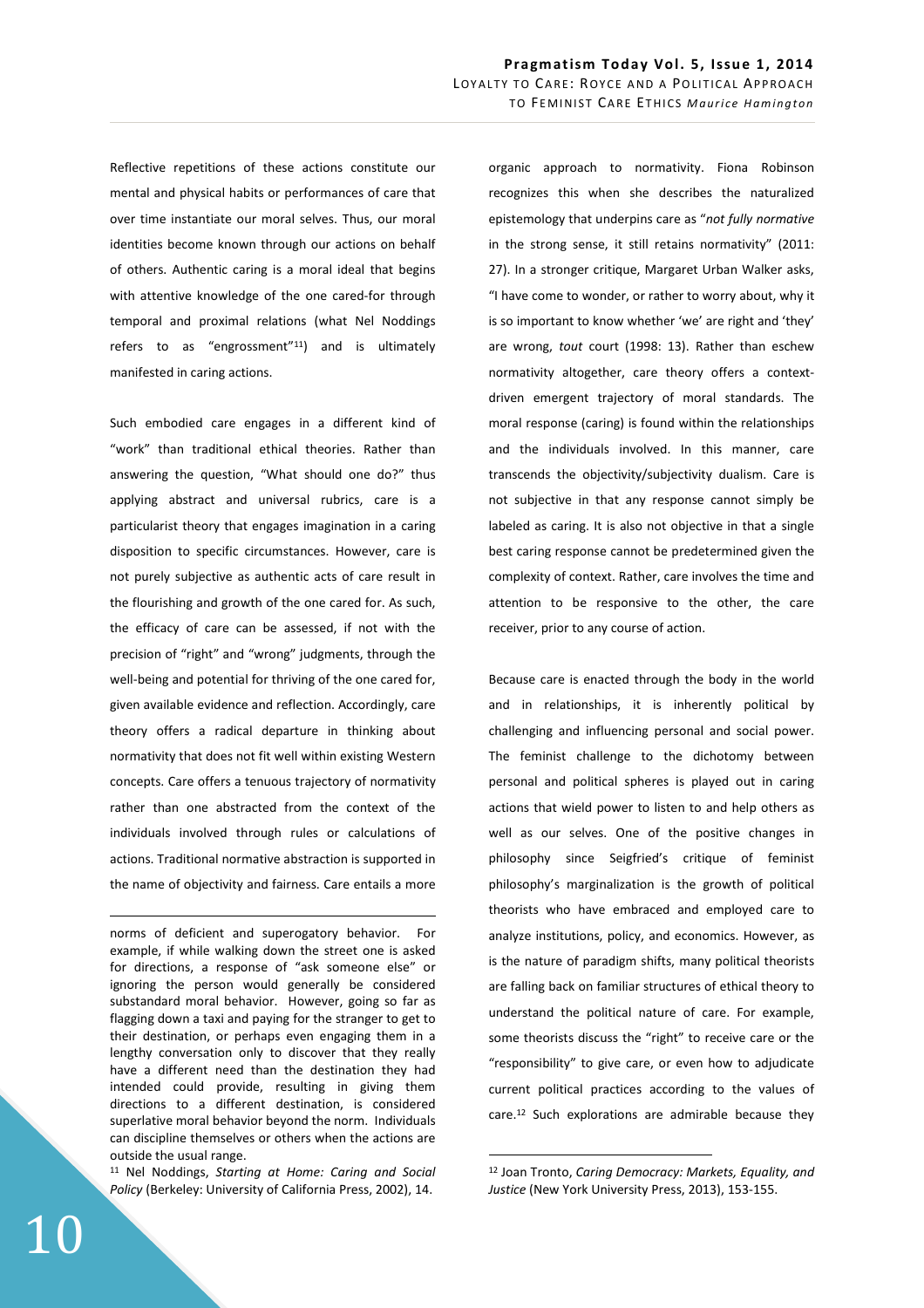infuse the language of care into social and political conversations previously devoid of such relational concerns. However, applying entitlements and duties to care fails to fully appreciate the radical potential of care theory. When care is a right or a responsibility to be assigned or distributed, it loses its character as an act of individual will and engagement. When one is internally compelled to care rather than externally commanded to care, the opportunity for robust action, connection, and transformation is severely limited. It is in this context that we turn to Royce, and his concept of loyalty, to see if there is a political understanding of care that can balance internal and external motivation—private and political interest—in a manner that does not abdicate the radical potential of care to reconceive the moral domain as expansive. In other words, can Royce's work on loyalty contribute to a more robust understanding of care's political character without returning to the modernist categorical frameworks of traditional liberal political theory?

## **Loyalty to Loyalty**

 $\overline{a}$ 

"It [Josiah Royce's late ethics] does not fit traditional forms because it is *primarily* neither utilitarian nor deontological, nor divine command, nor a virtue ethics. Yet it contains key features of all these kinds of ethics. So, it is *not* one of a kind. It is *unique*, sui generis."

 $-$ Frank M. Oppenheim<sup>13</sup>

Loyalty has long been regarded as a moral virtue of devotion to a person, group, or idea yet held in some suspicion because it violates the standard of impartiality required for objectivity and justice within liberal theories. Royce elevates and elaborates loyalty to a place of primacy among moral virtues. For Royce, genuine loyalty is an absolute good, however it is both means (loyalty begets more loyalty) and ends (a moral ideal). This section addresses how Roycean loyalty is

simultaneously normative, relational or social, political, and an art of self development. The challenge in describing Roycean loyalty is that it is all these elements enmeshed in one another thus transcending easy demarcation.

Royce begins with a traditional definition of loyalty and then adds nuance as witnessed in the quote that follows. Note that Royce emphasizes loyalty to a cause as well as consistency of devotion and action:

*The willing and practical and thoroughgoing devotion of a person to a cause.* A man is loyal when, first, he as some *cause* to which he is loyal; when, secondly, he *willingly* and *thoroughly* devotes himself to this cause; and when, thirdly, he expresses his devotion in some *sustained and practical way*, by acting steadily in the service of his cause.<sup>14</sup>

The immediate critique that stems from valuing such devotion is what of the nature of the object of devotion? There are plenty of evil causes to align oneself with. Royce's response is found in the notion of loyalty to loyalty. For Royce, genuine loyalty also entails loyalty to loyalty or a commitment to not hindering the loyal projects of others.<sup>15</sup> If one impedes the loyalty of others, then they are justified in rethinking and shifting their loyalties. Thus loyalty is an ethical ideal for Royce and loyalty to loyalty is a maximizing principle: our loyalties should increase overall loyalty in the world. Loyalty to loyalty then becomes the normative element of Roycean ethics. According to Royce, when confronted with a moral dilemma, individuals should choose the path that facilitates the greatest loyalty among those affected.

Loyalty initially appears ill suited to a feminist theory of care because it addresses a relationship to a cause rather than a person. However, Royce proceeds to suggest a

<sup>13</sup> Frank M. Oppenheim, "Royce's Practice of Genuine Ethics." *The Pluralist* 2:2 (Summer 2007): 1.

<sup>14</sup> Royce, *The Philosophy of Loyalty*, 9.

<sup>15</sup> Royce, *The Philosophy of Loyalty*, 57.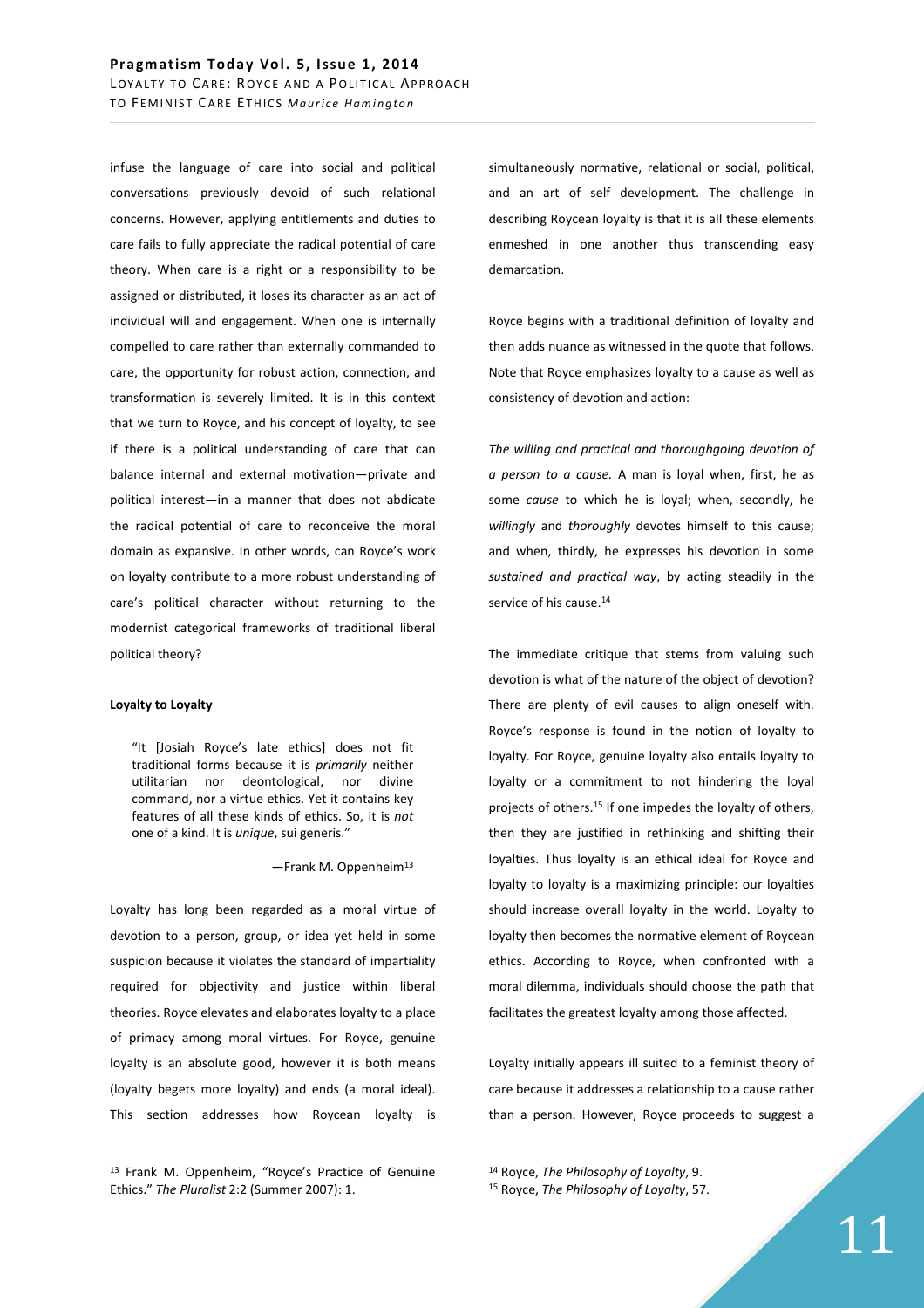strong social dimension to loyalty.<sup>16</sup> Bette Manter contends that you cannot separate Roycean ethics from his theory of individuation. However, individuation is not the same as traditional atomistic individualism for Royce. Manter indicates that the notion of individuals as "unencumbered autonomous self-reliant agents who pull themselves up by their boot-straps" is a myth and "utterly antithetical to everything Royce believed to be true and good about human being."<sup>17</sup> Royce defines individuals in relational terms: "Individuals are describable enough, if only,--as I said before, --*if only* you assume other previous individuals to which to relate them."<sup>18</sup> When Royce turns to fleshing out loyalty, that same relational ontology permeates his characterization:

The cause to which a loyal man is devoted is never something *wholly* impersonal. It concerns other men. Loyalty is social*. . . .* The cause to which loyalty devotes itself has always this union of the personal and the seemingly superindividual about it. It binds many individuals into one service. Loyal lovers, for instance, are loyal not merely to one another as separate individuals, but to their love, to their union, which is something more than either of them, or even than both of them viewed as distinct individuals.<sup>19</sup>

Not only is loyalty a social endeavor, it serves to build community. Royce describes moral insight as having as one of its aims the destruction of "all which separates us

Perhaps surprisingly, for Royce loyalty is at once both a social concept and a means for individual identity formation. Royce indicates that loyalty helps individuals define who they are by clarifying their commitments. For Royce, the pragmatist idealist, moral agency is derived from finding purpose.<sup>22</sup> He conceives of loyalty as not merely blind commitment but an act of will that builds upon what an individual learns from society. He uses the term "enlightened loyalty" to describe the personal reflection and choice that goes into relationships. The relationships require sustenance and are not static in their commitment to the cause. Jackie Kegley sums up Royce's concept of loyalty as "highly personal, involving choice, affection, and a sense of self."<sup>23</sup> It is this last point that Kegley makes, loyalty as a sense of self, which opens up loyalty to be so much more than a normative theory of ethics. Thus the binding together of individuals to support a cause is not merely a political or ethical act but one that helps to establish a relational self.

Royce's 1908/1909 lectures on loyalty at the University of Pittsburgh included a lengthy discussion of the "art of loyalty." For Royce, loyalty was an art available to the masses. Rather than an elite moral form, loyalty is the thoughtful support for a collective cause larger than oneself that anyone can participate in.<sup>24</sup> However, Royce

 $\overline{a}$ 

<sup>16</sup> Ironically, in *Loyalty: An Essay on the Morality of Relationships* (New York: Oxford, 1993)*,* George P. Fletcher criticizes Royce's formulation of loyalty as overly steeped in the result of an individual will that fails to capture the significance of the loyal person's shared history with others (153).

<sup>17</sup> Bette J. Manter, "The Incompleteness of Loyalty" in *Josiah Royce for the Twenty-First Century: Historical, Ethical, and Religious Interpretations*. Kelly A. Parker and Krzysztof Piotr Skowronski (Lanham, MD: Lexington Books, 2012): 119-132.

<sup>18</sup> Josiah Royce, *The Conception of God: A Philosophical Discussion Concerning the Nature of the Divine Idea As A Demonstrable Reality* (New York: The MacMillan Company, 1902), 257.

<sup>19</sup> Royce, *The Philosophy of Loyalty*, 11.

<sup>20</sup> Josiah Royce, *The Religious Aspects of Philosophy*  (Boston: Houghton, Mifflin, and Co., 1895), 193.

<sup>&</sup>lt;sup>21</sup> Shannon Sullivan, "Transforming Whiteness with Roycean Loyalty: A Pragmatist Feminist Account" in *Contemporary Feminist Pragmatism*. Eds., Maurice Hamington and Celia Bardwell-Jones (New York: Routledge, 2012), 19-41, 27.

<sup>22</sup> John Clendenning, *The Life and Thought of Josiah Royce, Revised and Updated Edition* (Nashville: Vanderbilt University Press, 1999), 300.

<sup>23</sup> Jacquelyn Ann K. Kegley, *Genuine Individuals and Genuine Communities: A Roycean Public Philosophy* (Nashville: University of Vanderbilt, 1997), 86.

<sup>24</sup> Mat Foust, "'What Can I Do For the Cause Today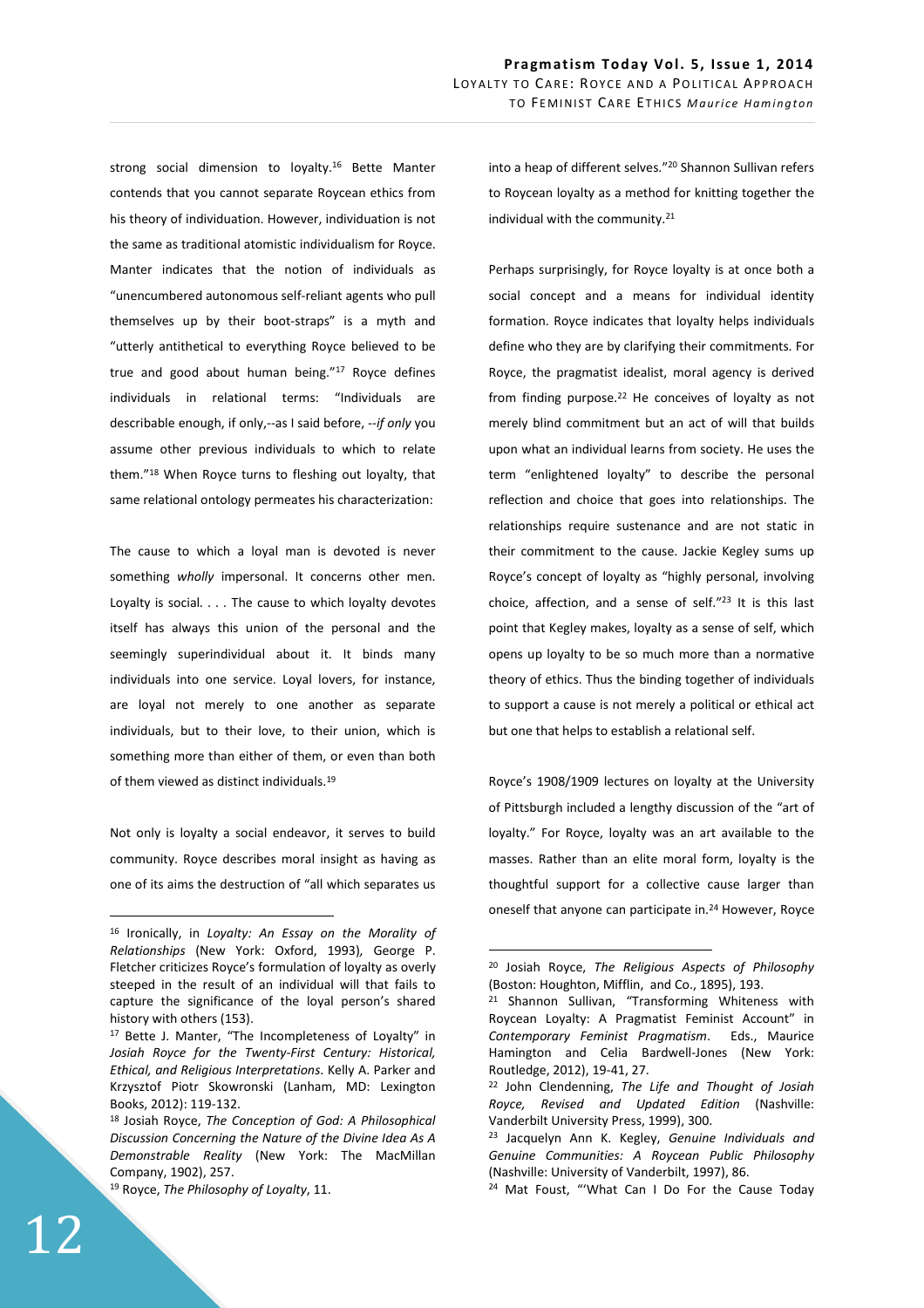saw an element of skill development in the art of loyalty. He believed that individuals could "train" themselves to resolve conflicts among causes. The art of loyalty is much like a critical thinking skill to reflectively consider one's moral motivations and commitments. As Mathew Foust describes, "The art of loyalty is that of discovering what one's own rational will is and how to be faithful to that will in the face of the unpredictable nature of life."25

## **Roycean Loyalty and Feminist Appropriation**

Appropriation is a crucial issue for contemporary feminist philosophy and bears some discussion here prior to addressing a synthesis of care and Roycean loyalty. Feminist scholars have engaged in at least three paths of analysis. 1) Critiquing the sexism and misogyny in the canons of Western philosophy. 2) Recovering the work of forgotten women writers and scholars. 3) Appropriating the ideas and analysis of non-feminist intellectuals. It is the latter path that is pertinent to this project. One of the significant questions in feminist appropriation of male philosophers is whether their expressed sexism nullifies their insights for enriching feminist philosophy.<sup>26</sup> Marx, Freud, and Foucault are a few of the figures who articulated various forms of sexist or exclusionary thought in their lives and yet feminists have found their work sufficiently serviceable to apply or appropriate. Royce is clearly not a feminist theorist. As Kara Barnette describes, "Royce himself never developed an account of gender, never explained how his theories might differ in relationship to women, and in his major

-

works, never explicitly advocated for women's suffrage."<sup>27</sup> Yet, Royce offers insight into ethics, community, and interpretation that feminist philosophers have found useful.

Three recent feminist appropriations of Royce can be found in the works of Shannon Sullivan, Celia Bardwell-Jones, and Kara Barnette. Sullivan acknowledges that at times Royce appears to endorse racist and imperialist thinking however she finds that Royce's concept of loyalty might provide a positive method for combating racism on the part of those who identify as white. Rather than distancing themselves from their race or being racked with guilt, Sullivan views loyalty as a method for transforming white identity in a constructive manner. Roycean loyalty supports the building of loyalty of others. According to Sullivan, "Developing a critical loyalty to themselves and to other white people, white people's racial habits might be less toxic to people of color" and they may learn to love themselves.<sup>28</sup> For Sullivan, loyalty to loyalty has sufficient critical character as to allow for self analysis without devolving into self deprecation or self justification. Bardwell-Jones' feminist appropriation of Royce also engages issues of identity but is more concerned with Roycean concepts of interpretation and community rather than loyalty. According to Bardwell-Jones, traditional propositional formulations of knowledge acquisition as depicted in S knows P seem inadequate to account for interpersonal, intercultural knowledge. In his theories of interpretation and community, Royce transforms the dyadic knowledge relationship into a triadic one through the role of the interpreter.<sup>29</sup> The interpreter must "know" both parties to the translation to create knowledge that transcends difference. Bardwell-Jones views this approach as useful

Which I Never Did Before?' Situating Josiah Royce's Pittsburgh Lectures on Loyalty." *Transactions of the Charles S. Peirce Society* 47:1 (2011):87-108, 96.

<sup>25</sup> Foust, "'What Can I Do For the Cause Today Which I Never Did Before?'" 99.

<sup>&</sup>lt;sup>26</sup> Over two decades ago, Nancy Tuana noted that the central concern for feminists who read mainstream philosophy is when male philosophers' gender assumptions, "affect their central categories of their system—their conceptions of rationality, their construals of the nature of morality, their visions of the public realm." Nancy Tuana, *Woman and The History of Philosophy* (New York: Paragon, 1992), 116.

<sup>27</sup> Kara Barnette, *Necessary Error: Josiah Royce, Communal Inquiry, And Feminist Epistemology.* Dissertation. (University of Oregon, 2012), 141.

<sup>&</sup>lt;sup>28</sup> Sullivan, "Transforming Whiteness with Roycean Loyalty," 36.

<sup>29</sup> Griffin Trotter, *On Royce* (Belmont, CA: Wadsworth, 2001), 78-81.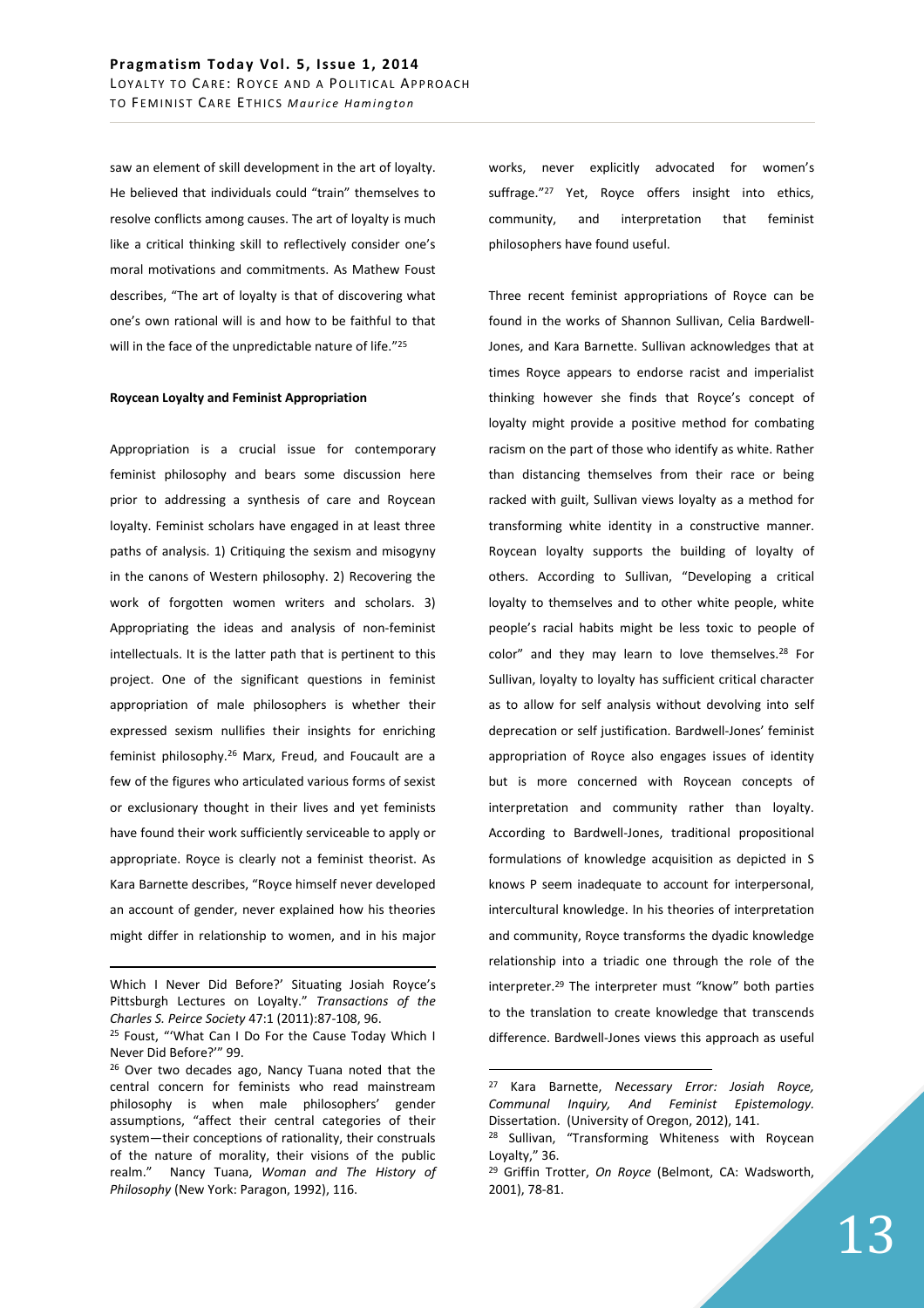for thinking about cultural border crossings: "The mediation essential in the process of interpretation reveals that knowledge is not a solipsistic pursuit. The importance of the social emergent in Royce's thought requires the interactions and encounters with others. This implication becomes an attractive feature for feminist epistemology."<sup>30</sup> Kara Barnette is particularly enthusiastic about the potential for feminist appropriation of Royce. Lamenting the dearth of such explorations, she states: "This oversight misses the extraordinary contributions Royce's work could make to feminist philosophy."<sup>31</sup> Like Bardwell-Jones, Barnette is also concerned with applying Roycean concepts to feminist epistemology and community. In separate works, she addresses epistemic privilege, the role of error, and the role of traitors. Barnette contends that Royce provides a middle way between communitarianism and individualism that allows for fallibility and transgressors who are loyal to the greater good of society. Ultimately, Barnette argues that in applying a Roycean framework, the struggle of feminists who continue to work in patriarchal organizations but subvert those communities for the benefit of all people in building a more inclusive society is a form of loyalty to loyalty.<sup>32</sup>

Each of the applications of Royce discussed above not only support the notion that Royce's work is ripe for feminist appropriation, they point to why care theory might particularly benefit. In each case, there is a relational dimension to Royce's contribution that bridges personal and social arenas in a manner that is surprising for a philosopher known for his idealism and metaphysics. The trans-negotiation of epistemology, ethics, and ontology in the ameliorative service of society are explicit or implicit in the analysis of Sullivan, Bardwell-Jones, and Barnette, which is also consistent with the expansive understanding of care theory that underlies this article.

To reiterate what is probably obvious at this point, an appropriation of Roycean loyalty for care theory is not to suggest that Royce is a feminist or a care theorist. Such appropriation is not a form of revisionist history or moral exoneration but an endeavor consistent with the scholarly enterprise: meaningfully building on the insights of those who have gone before.

#### **Loyalty and Care**

"Every political theory contains an implicit or explicit account of caring"  $-$ Joan Tronto $33$ 

Two potentially fruitful directions of exploration for integrating Royce's notion of loyalty and care theory are in regard to the interrelated notions of the responsibility to care and the role of causal loyalty in framing a political theory of care. In each case, Roycean loyalty offers a means to address an aspect of care that has not been clearly resolved in the care literature. This article concludes with a discussion of the nature of a duty to care and a fresh approach to a politics of care from a Roycean framework.

For care theorists, the idea of a moral duty to care has been the subject of some disagreement. Specifically arguing against a Kantian approach, Nel Noddings resists reducing caring to a principle, duty, or right: "care theorists advise turning away from arguments that concentrate on the wordings of principles and abstract

 $\overline{a}$ 

<sup>30</sup> Celia Bardwell-Jones, "Border Communities and Royce: The Problem of Translation and Reinterpreting Feminist Empiricism" in *Contemporary Feminist Pragmatism*. Eds., Maurice Hamington and Celia Bardwell-Jones (New York: Routledge, 2012), 57-70, 67.

<sup>&</sup>lt;sup>31</sup> Kara Barnette, "Communities, Traitors, and the Feminist Cause: Looking Toward Josiah Royce for Feminist Scholarship." *The Pluralist* 2:2(Summer 2007), 81-90, 81.

<sup>32</sup> Barnette, "Communities, Traitors, and the Feminist Cause." 89.

<sup>33</sup> Tronto, *Caring Democracy,* 28.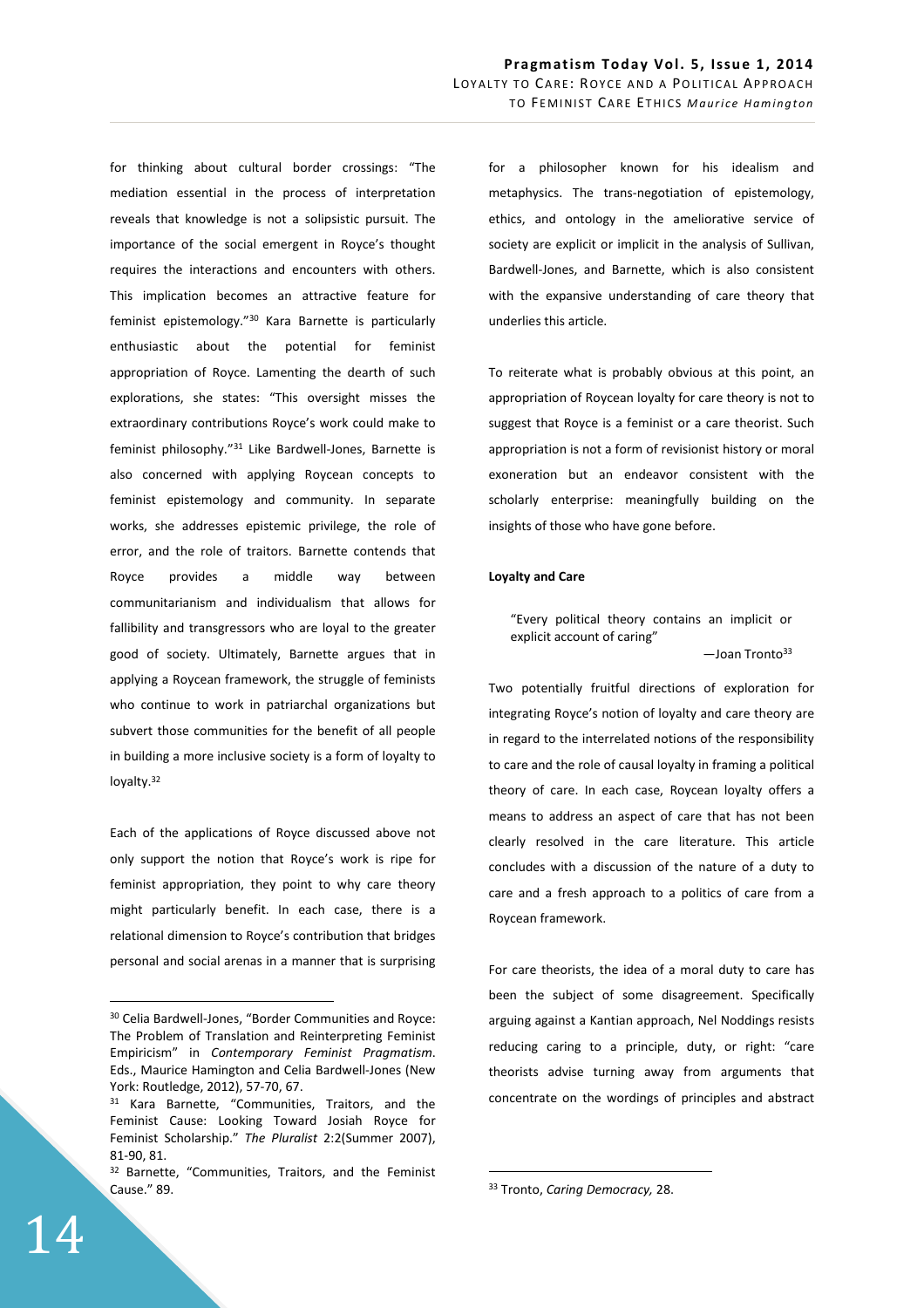interpretations."<sup>34</sup> Noddings distinguishes between natural caring, the human inclination to care for family and friends, and ethical caring, the decision to care for less familiar others. For Noddings, rather than making a more moral society by creating a duty or requirement to care, we should expand the natural inclination to care: "many of the most important acts and attitudes are governed by inclination, not duty."<sup>35</sup> Fiona Robinson also finds that a Kantian account of moral obligation is unsatisfactory when it comes to motivation for behavior. Robinson contends, "the ability to care with commitment about another can emerge only through sustained connections among persons and groups of persons."<sup>36</sup> However, not all theorists agree. Some believe that Kant and the notion of an obligation to care have been sold short. John Paley suggests that a Kantian approach to morality can accommodate care and asks, "How can a writer who would urge us to accept the ethics of care do so without suggesting that we *ought* to care, and that we ought to cultivate the appropriate sentiments if we have no natural tendency in that direction?"<sup>37</sup> Some theorists suggest that a duty to care is needed for practical reasons. Sarah Clark Miller also cites the need for a Kantian approach because of the historical disparity in caring labor provided along gender and class lines. According to Miller, a duty to care can help foster more equitable distribution of care burdens.<sup>38</sup> Some theorists, like Daniel Engster, employ the notion of a rational obligation to care rather than a Kantian duty to a categorical imperative. For Engster, it is the fact of human interdependency that creates the moral responsibility for us to be responsive to the caring

 $\overline{a}$ 

needs of others.<sup>39</sup> In summary, the extent to which care can be morally required has not been resolved among care theorists.

Royce's philosophy of loyalty creates a non-Kantian ethic of responsibility that may address some of the concerns of care theorists around the limitations of duties. Royce was not antithetical to the notion of duties<sup>40</sup> in fact he described loyalty as "the whole duty of man."<sup>41</sup> However, he formulated a conception of loyal duty that rests upon internal motivation and connection while establishing the idea of a commitment to something greater than oneself. Royce creates a theory of obligation that is neither objective in the traditional sense, nor abstract. For Royce, there can be no categorical imperative imposed from an external or abstract position. The duty to loyalty comes from within and flows from the moral commitments one makes. As Royce describes, "The loyal man's cause is his cause by virtue of the assent of his own will. His devotion is his own. He chooses it, or, at all events, approves it."42 Royce acknowledges the role of psychology and specifically motivation in the force of a chosen duty. As mentioned above, the loyal commitment is critical yet simultaneously it is thoroughgoing:

Whenever a cause, beyond your private self, greater than you are, -- a cause social in its nature and thus at once personal and, from the purely human point of view, superpersonal,--whenever, I say, such a cause so arouses your interest that it appears to you worthy to be served with all your might, with all your soul, with all your strength, then this cause awakens in you the spirit of loyalty.<sup>43</sup>

<sup>34</sup> Nel Noddings, *The Maternal Factor: Two Paths to Morality* (Berkeley: University of California Press, 2010), 238.

<sup>35</sup> Noddings, *The Maternal Factor*, 36.

<sup>36</sup> Robinson, *Globalizing Care,* 157.

<sup>&</sup>lt;sup>37</sup> John Paley, "Virtues of Autonomy: The Kantian Ethics of Care" *Nursing Philosophy* 3 (2002): 133-143, 140.

<sup>38</sup> Sarah Clark Miller, "A Kantian Ethic of Care?" in *Feminist Interventions in Ethics and Politics*. Eds. Barbara S. Andrew, Jean Keller and Lisa H. Schwartzman (Lanham, MD: Rowman and Littlefield, 2005), 111-127.

<sup>39</sup> Daniel Engster, *The Heart of Justice: Care Ethics and Political Theory* (New York: Oxford University Press, 2007), 36-54.

<sup>40</sup> Mathew A. Foust, *Loyalty to Loyalty Josiah Royce and the Genuine Moral Life* (New York: Fordham University Press, 2012), 184n60.

<sup>41</sup> Royce, *The Philosophy of Loyalty,* 140.

<sup>42</sup> Royce, *The Philosophy of Loyalty,* 10.

<sup>43</sup> Royce, *The Philosophy of Loyalty,* 25.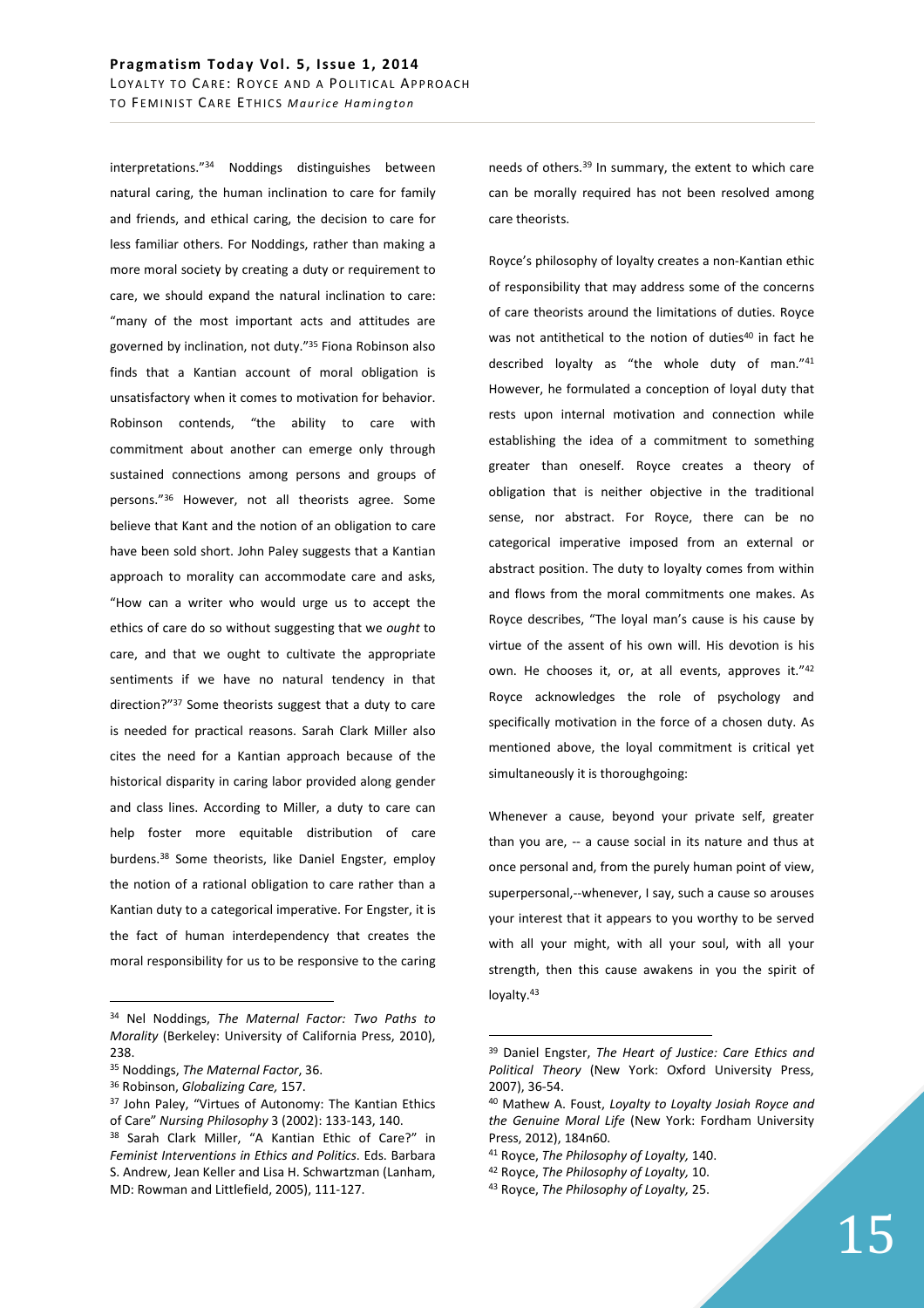Although to characterize loyalty as both a duty and voluntary appears contradictory, Mathew Foust finds the two reconcilable. Foust uses the example of a "patriot" to make the case. To be a patriot implies a complete commitment that cannot be externally imposed. One must choose to be a patriot.<sup>44</sup> Furthermore, the obligation created by loyalty is manifested in action. Unlike the Kantian valorization of a good will, Royce finds action paramount for the loyal actor. In introducing the lectures that make up *The Philosophy of Loyalty*, Royce admonishes that they are intended to foster moral action.<sup>45</sup> He goes so far as to claim, "Every form of dutiful action is a case of loyalty to loyalty."<sup>46</sup>

This internal sense of duty represents a significant divergence from a Kantian approach that may provide the means to address both Noddings' skepticism about duties and Engster's need for a rational obligation to care. Recalling that Royce integrated idealism with pragmatism, care, like loyalty is an ethical ideal. An ideal is not the same as an obligation. The duty to care is self imposed and grows with my commitment to care through relationships with others. Returning to the expansive notion of performative care mentioned earlier, meaningful proximal relations with others creates the opportunity for greater understanding of others. This knowledge has the potential to be disruptive rather than merely propositional in that it has the possibility of raising my level of concern to the point of taking caring action. The commitment grows and eventually there can be a felt duty to care. The choice to care is mine but it is experienced as a willing obligation. In addition, the duty to care is responsive to individuals in their context and so cannot be predetermined. The specifics of the duty are not prescribed imperatives such as not lying but emerge from the caring relationship. As

<sup>44</sup> Mathew A. Foust, "Loyalty in the Teachings of Confucius and Josiah Royce." *Journal of Chinese Philosophy* 39:2(June 2012), 192-206, 195-196. <sup>45</sup> Royce, *The Philosophy of Loyalty,* 6.

such, even though Noddings claims that care does not come from "grim duty but from a recognized need to produce and cherish a special response,"<sup>47</sup> she likely would approve of this Roycean form of duty.

Another way that Roycean loyalty might contribute to a political theory of care is through the notion of a commitment to a cause. Care theorists have been primarily concerned with care for human beings and sometimes non-human animals.<sup>48</sup> Royce offers a means to think about caring that does not abandon interpersonal care, as we have seen through his explicit construction of loyalty as social, but rather ties direct care to larger causes. Such an approach fits particularly well with an expansive notion of care that endeavors to integrate identity and epistemology with morality. Royce frames causes that elicit loyalty as fundamentally social: "you cannot be loyal to merely an impersonal abstraction."<sup>49</sup> In this sense, loyalty is never about an ideological commitment to a cause but always entails consideration of the relationships formed and the wellbeing of others. There is a reflective quality to Roycean loyalty that connects the proximal relations with a greater cause on behalf of humanity. Here Royce interjects not only motivation for action but imaginative connections political consequences. For example, in describing using a Roycean framework to build a more global community with common interest and purpose in a cosmopolitan world, Joseph Orosco claims, "From a Roycean perspective, people today can indeed act *as if* they are world citizens, but they do so only when they are *actually* working alongside, responding to, building trust with, and become trustworthy with concrete others in their more local communities."<sup>50</sup> Note how Orosco

 $\overline{a}$ 

<sup>46</sup> Royce, *The Philosophy of Loyalty,* 67.

<sup>47</sup> Noddings, *Starting at Home*, 168.

<sup>48</sup> For example, Carol J. Adams and Josephine Donovan, *Beyond Animal Rights: A Feminist Caring Ethic for the Treatment of Animals* (New York: Continuum, 1996). <sup>49</sup> Royce, *The Philosophy of Loyalty*, 25.

<sup>50</sup> Jose-Antonio Orosco, "Cosmopolitan Loyalty and the Great Global Community: Royce's Globalization." *The Journal of Speculative Philosophy* 17:3(2003), 204-215, 209.